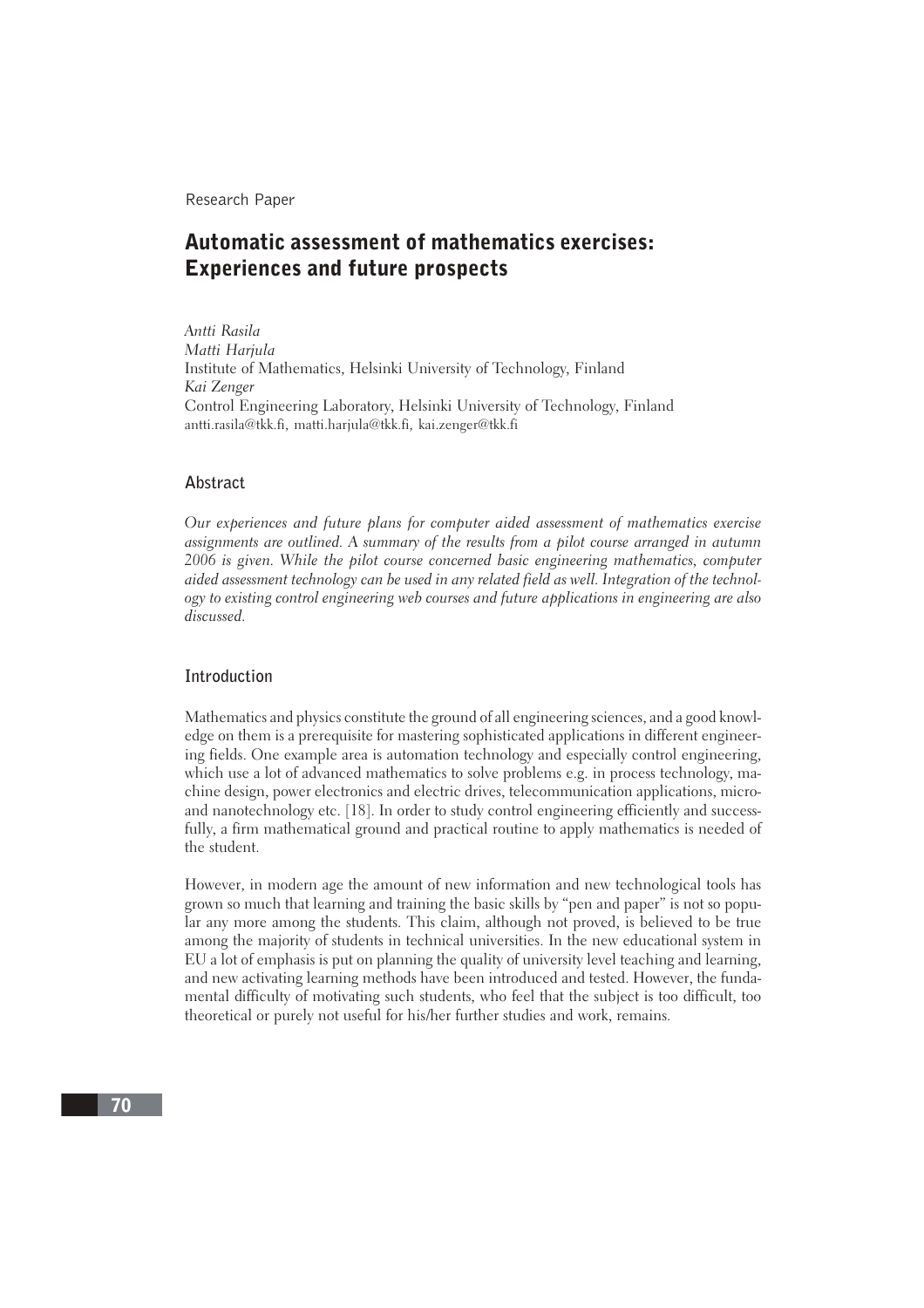In this article we outline our experiences and future plans for Computer Aided Assessment (CAA) of mathematics exercise assignments. CAA has been used in computer science with good results, see e.g. [1, 4], but it is believed to be new in mathematics. This is a joint research and development project between the Control Engineering Laboratory and the Institute of Mathematics in Helsinki University of Technology. The basis of our project is the experience in interactive learning environments and digital study material that has been gained within the long-running MatTaFi project [7], and expertise in CAA systems and web based study materials in the Control Engineering Laboratory from earlier projects in the field.

Our main motivation is to provide new opportunities for learning mathematics, with a specific goal of improving the quality of teaching in mathematics and related fields [10]. The technology has shown promise in student activation in particular, but the other benefits from automatic assessment include continuous diagnostic information and improved use of resources. The technology was tested on a pilot course in Helsinki University of Technology in 2006. Results from the pilot experiment were promising. The student reaction to web based mathematics exercises was positive, and we found the technology to be sufficiently mature for large scale testing. The tested exercise assessment framework was based on free open source software (FOSS) solutions.

# **Anatomy of a CAA system**

A CAA system consists of the following parts:

- 1. Access and identity control for identifying students and teachers.
- 2. User interface for the student (for taking exercise assignments).
- 3. User interface for the teacher (for making new assignments).
- 4. A database where the assignments are stored.
- 5. Computer Algebra System CAS (e.g. Maxima, Maple, Mathematica) that is used to grade the student answers and give relevant feedback.
- 6. A grade book where the results are stored (optional).

For practical reasons, the user interface is usually accessed with a web browser. There are several CAA systems suitable for assessment of mathematics exercises, including AIM [3, 12, 13], Maple T.A. [6] and STACK [14]. In case of STACK the CAS behind the system is open source Maxima.

Before STACK was chosen for the pilot course several free/proprietary solutions were evaluated. None of the available solutions was found to be entirely satisfactory for the projected usage. The main issues were related to user management in large courses, support for Finnish language and cross-platform compatibility. The most important advantage with open source software was that any modifications and improvements deemed necessary could be developed locally. Other benefits of using open source software include lack of licensing fees. In Figures 1 and 2 a basic example illustrating how STACK can be used is given.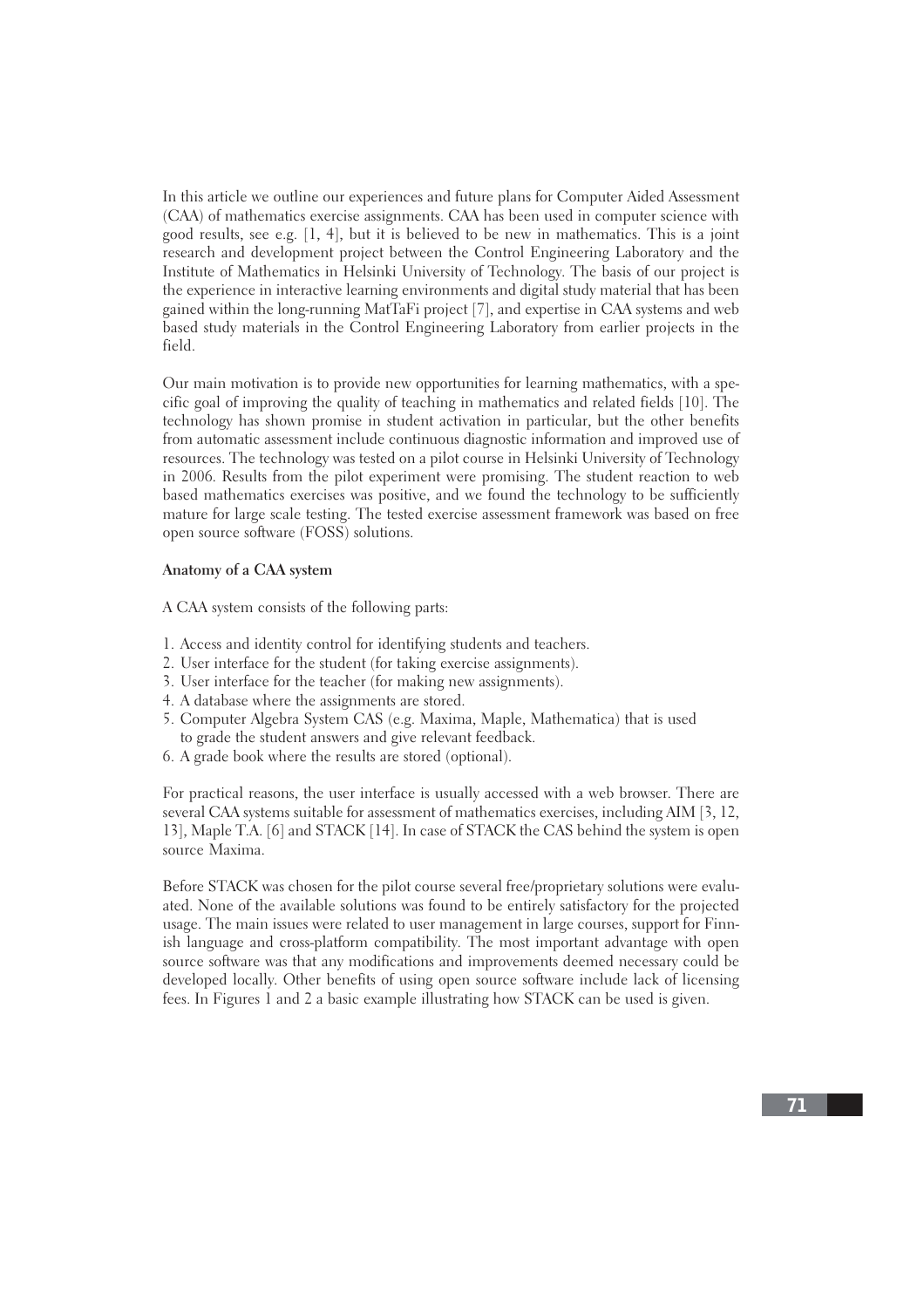Figure 1: Assignment editor (teacher) view of an exercise. Dimensions and coefficients of the matrices are random numbers.



**Figure 2:** Student view of the same exercise. Because randomized elements are used, each student will have a slightly different exercise assignment.

| File<br>Edit<br>View                                              | Bookmarks Tools Help<br>History<br>http://matta.hut.fi/modStack/question_bank_b.php?actic . C Google<br>1.                                                                                                                                                                                                                                                                                                                            | 為 |
|-------------------------------------------------------------------|---------------------------------------------------------------------------------------------------------------------------------------------------------------------------------------------------------------------------------------------------------------------------------------------------------------------------------------------------------------------------------------------------------------------------------------|---|
| Questions<br>New<br>Import                                        | <b>Question page</b>                                                                                                                                                                                                                                                                                                                                                                                                                  | Δ |
| <br><b>Ouizzes</b><br>*******************<br>Subjects<br><br>Zone | Let:<br>$\mathbf{A} = \left( \begin{array}{cc} 3 & 2 \\ 1 & 0 \end{array} \right) \qquad \mathbf{B} = \left( \begin{array}{cc} 0 & 5 & 3 \\ 2 & 1 & 0 \end{array} \right)$                                                                                                                                                                                                                                                            |   |
| <br>Reporting<br><br>User<br>***********************              | Evaluate $A^T B$ .                                                                                                                                                                                                                                                                                                                                                                                                                    |   |
| Logout<br>Help<br>------------------                              | $\mathbf{A}^{\mathbf{T}}\mathbf{B}=% \begin{bmatrix} \mathbf{A}^{\mathbf{T}}\mathbf{B} & \mathbf{A}^{\mathbf{T}}\mathbf{B} & \mathbf{A} & \mathbf{A} & \mathbf{A} & \mathbf{A} \\ \mathbf{A}^{\mathbf{T}}\mathbf{B} & \mathbf{A} & \mathbf{A} & \mathbf{A} & \mathbf{A} & \mathbf{A} \\ \mathbf{A}^{\mathbf{T}}\mathbf{B} & \mathbf{A} & \mathbf{A} & \mathbf{A} & \mathbf{A} & \mathbf{A} \\ \mathbf{A} & \mathbf{A} & \mathbf{A} &$ |   |
| About STACK                                                       | validate<br>mark                                                                                                                                                                                                                                                                                                                                                                                                                      |   |

72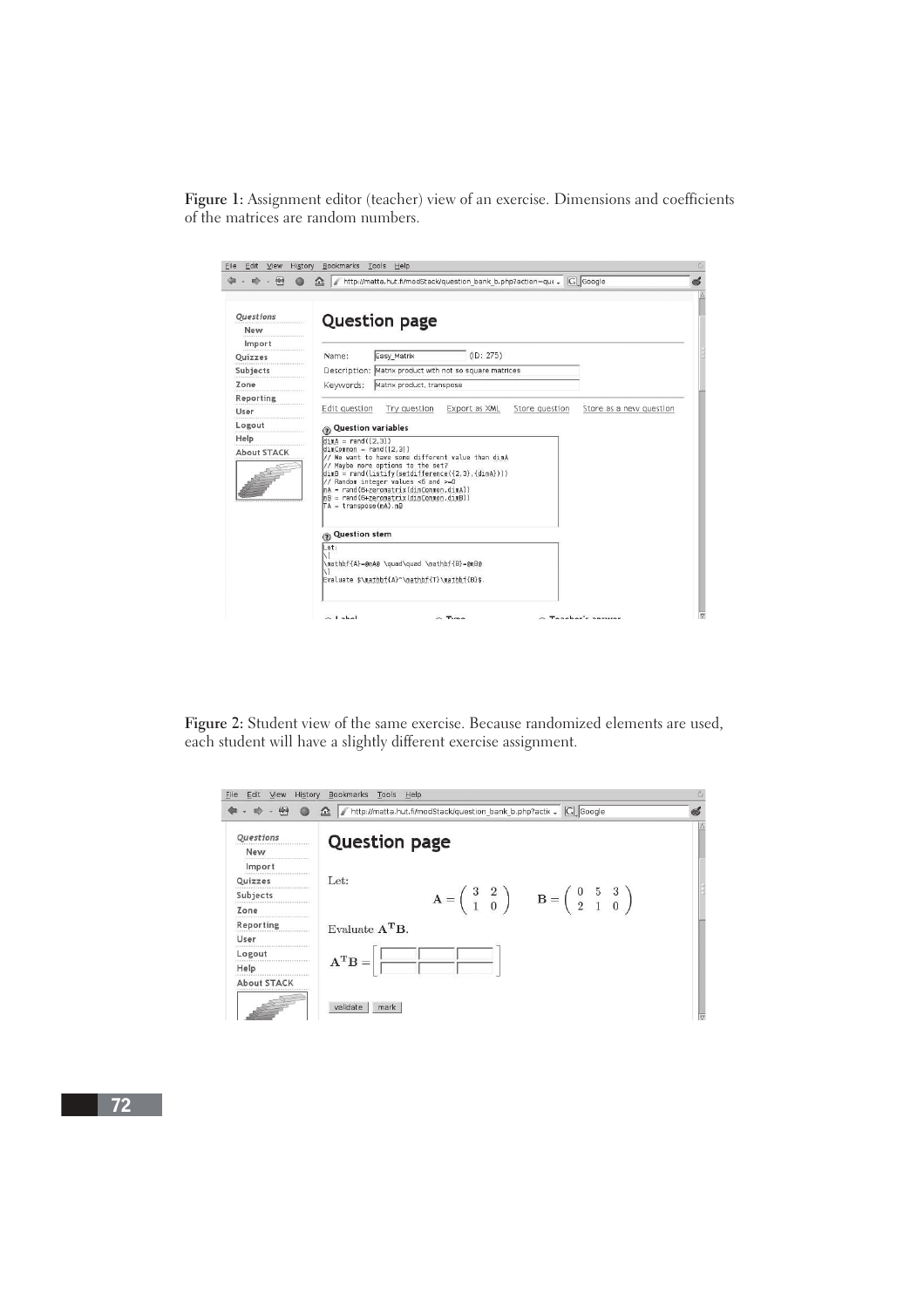## **Pilot course KP3-I in autumn 2006**

The basic course in mathematics KP3-I introduces second year students to certain new concepts in engineering mathematics. The students in the course are majoring in e.g. construction, chemical and mechanical engineering. Contents of the course include:

- basics of complex analysis,
- integral transformations (i.e. the Laplace transformation),
- and the Fourier series with applications to differential equations.

In autumn 2006 a modified version (see [5]) of the STACK software was tested as a part of (voluntary) homework exercises. Traditionally, students have been given extra points for those exercises that the students said they were prepared to present in the exercise sessions. These points are then added to the score from the midterm examinations, and the sum is used to determine the final grade of a student. On the pilot course STACK exercises were used along traditional exercises (four traditional and four STACK exercises/week). There where 207 students that were enrolled in some way to the course. Some of them did not participate in exercises of any type and came just for the exam.

Each week a student had an option to participate in traditional exercise sessions, STACK exercises or both. Students were given bonus points for participating exercises of any type, but the number of points for each web-exercise was one half of that given for solving a traditional one. The reason for this was that web-assignments were considered to be narrowly focused when compared to traditional ones, e.g. there was only one question in each assignment while traditional assignments of often included separate questions (a) and (b). Students could earn maximum of six bonus points from exercises which were added to the points from exam (max. 30) for determining the final grade.

The goal of the pilot course was to test computer aided assessment technology in a real course environment. In particular we were interested in following questions:

- 1. Is the technology mature enough to be used in a large course?
- 2. What is the student reaction to computer aided assessment (student activity when compared to the traditional exercises)?
- 3. Can the students use the system? If not, how much training is required?
- 4. What are the most common problems with the system?
- 5. Does automatic assessment somehow change the way how the students work with their exercises? For example, how much do the students use the option to work outside the office hours?
- 6. How much plagiarism will occur if exercises are not randomized?
- 7. How do the students learn?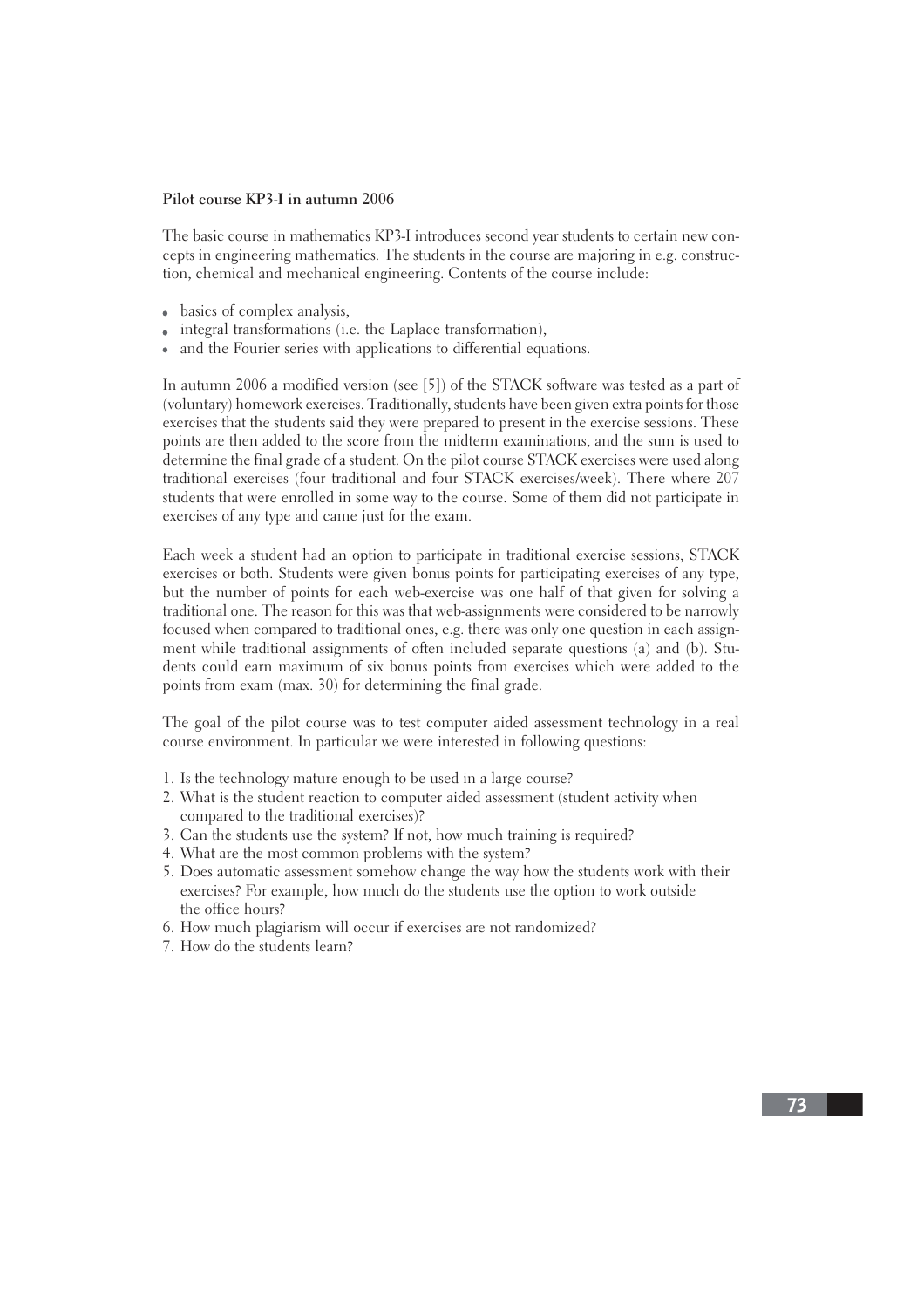**Figure 3:** Percentage of students who actively participated either STACK or traditional exercise sessions (the groups are not mutually exclusive). Here total is the number of students who attended the exam. The number of participants is higher in STACK exercises through the course. The decrease of student activity is also steeper in traditional exercises



**Figure 4:** Student activity in as time approaches the deadline. It is not surprising to see that most of the activity concentrates to just before the deadline (Sunday 24:00). The last hour counts as 6 % of the total activity. The dashed line is the time of day 00:00–24:00 (scaled).



74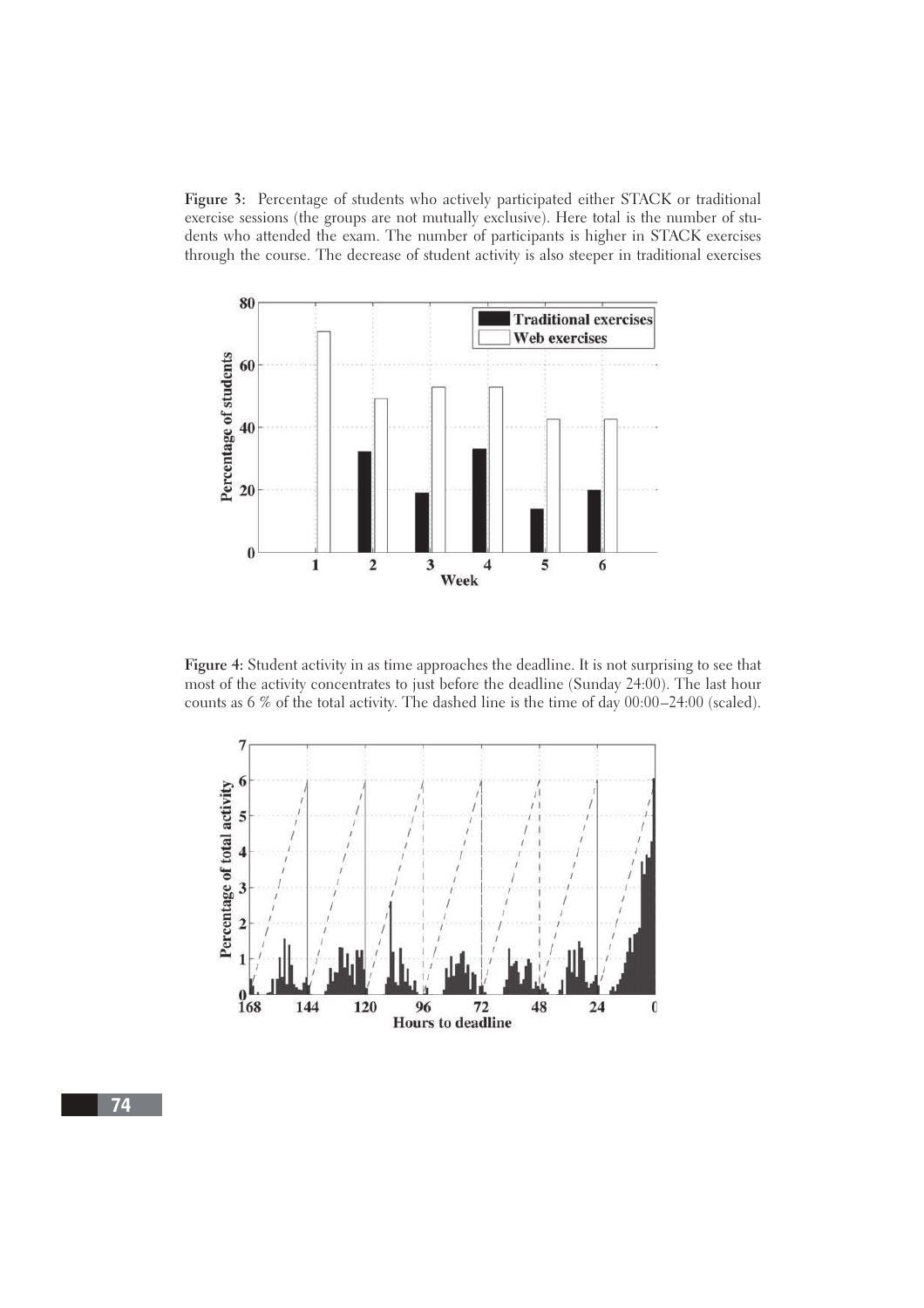**Figure 5:** Participation in traditional and web-based exercises. The figure indicates that mostly the same students participated the both. The best grades were, in general, given to the most active students. Symbols in the figure indicate the final grades.



# **Conclusions**

The most important result from this experiment is that, in general, the answer to the first question is affirmative. The technology is not perfect but it works well enough to justify wider testing and future development efforts. The student reaction to the system was also positive as demonstrated by the activity data (Figure 3). The basic use of the system required very little instruction or training. There were some problems with entering more complicated answers. In particular, problems arose with question types requiring students to enter long algebraic formulas. Many improvements to the user interface have since been made in order to make this kind of problems as rare as possible [5].

Also, questions have to be formulated very carefully and explicitly to avoid confusion. Interestingly, some students found web-based problems easier than similar problems given in the traditional way. This could be related to difficulties in reading mathematical text, making it easier to answer a problem that is stated very explicitly, even if the mathematics actually needed for solving the problem remains the same.

The student activity graph (Figure 4) shows that many students like to work outside the office hours. Unsurprisingly, much of the activity is concentrated just before the deadline. Many students spent a long time with each exercise [5]. This probably indicates that students mostly do not solve the exercises beforehand but work with mathematics while the web session is open. Thus, printed exercise assignments may not be needed in the future.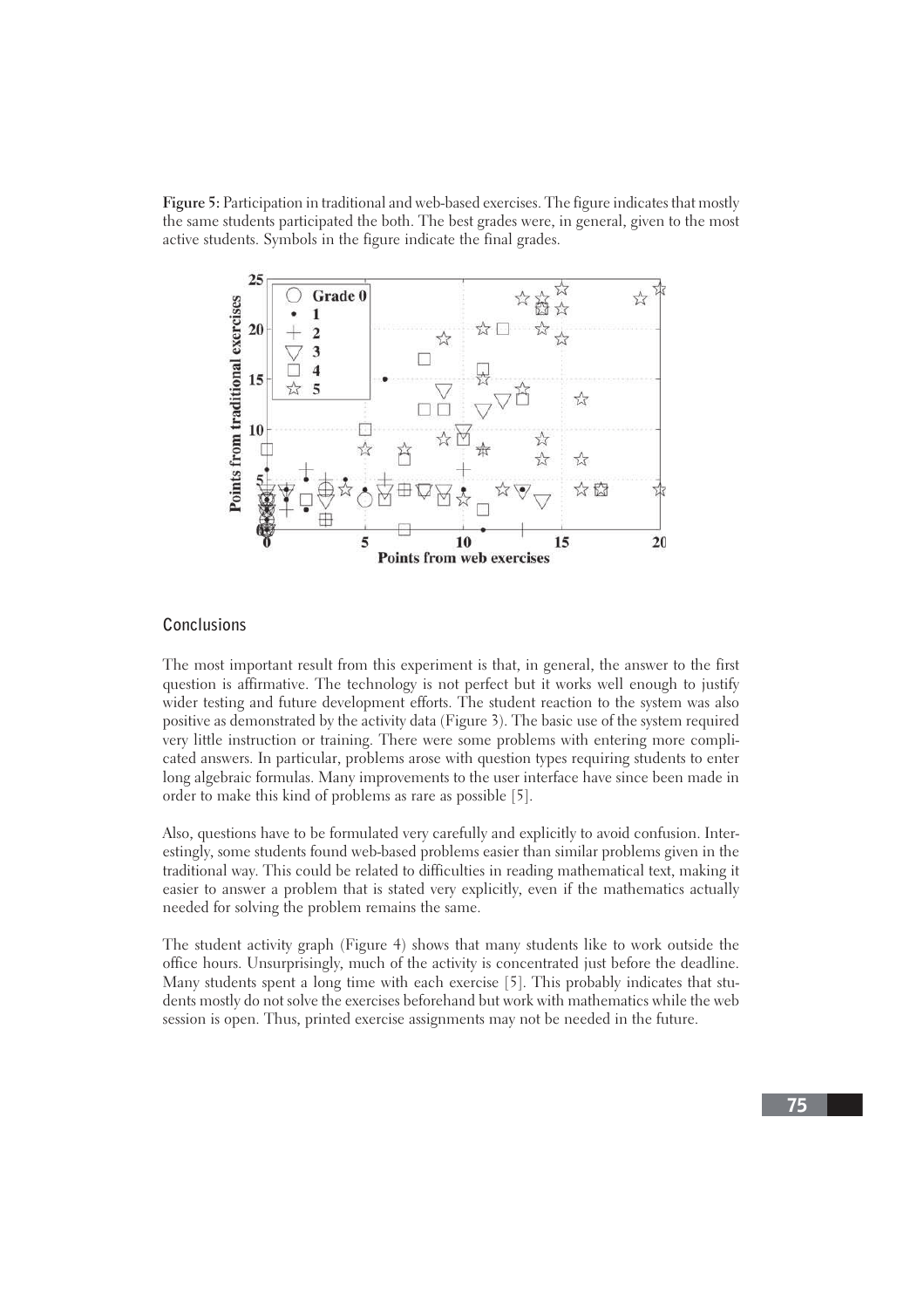Participation to traditional and web-based STACK exercises is presented in Figure 5 along with the final grades from the course. The figure seems to indicate that mostly the same students were active both in traditional and web-based exercises. The figure also shows that the situation with plagiarism is probably not worse with web-based assessment when compared to traditional exercises, even if no randomization is used, although this hypothesis is difficult to test statistically. Obviously, the situation may change in the future as the technology becomes more widely used.

**Table 1:** Correlations between final grades, points from the exam, bonus points earned from exercises (web/traditional) and participation in exercises. A student who had tried to solve at least one problem of the given type is considered a participant.

|              | Final<br>grade | Exam   | Bonus/<br>web | Bonus/<br>trad. | Partic./<br>web | Partic./<br>trad. |
|--------------|----------------|--------|---------------|-----------------|-----------------|-------------------|
| Final grade  | 1.0000         | 0.9720 | 0.6416        | 0.5842          | 0.6259          | 0.5897            |
| Exam         | 0.9720         | 1.0000 | 0.5996        | 0.5466          | 0.5605          | 0.5515            |
| Bonus/web    | 0.6416         | 0.5996 | 1.0000        | 0.6440          | 0.9066          | 0.6201            |
| Bonus/trad.  | 0.5842         | 0.5466 | 0.6440        | 1.0000          | 0.6157          | 0.9669            |
| Partic /web  | 0.6259         | 0.5605 | 0.9066        | 0.6157          | 1.0000          | 0.6202            |
| Partic /trad | 0.5897         | 0.5515 | 0.6201        | 0.9669          | 0.6202          | 1.0000            |

Final grades given to the students seem to be closely connected to the activity in exercise sessions (see also Table 1). On the other hand, this result may be somewhat distorted by the fact that questions in the exam were very similar to the exercise assignments. Students were also given some bonus points for participating exercises, although this was not significant for most students. The last question, how do the students learn, is deep and philosophical. It would be too simplistic to claim that e.g. student answers to given exercise assignments accurately measure their learning. But obviously learning is somehow reflected in the answers the students enter to the system. The long term goal is to use this information to obtain understanding of the learning processes involved. How this could be made in practise is discussed next by using control engineering as an example case.

### **Case Control Engineering**

Control engineering is a general discipline, where basic skills especially in mathematics, physics, chemistry and computer science are continuously applied and needed. The main difficulty in learning it is that control engineering – or system theory – is generally considered to be a theoretical discipline. The reason for this can be described by looking at Figure 6.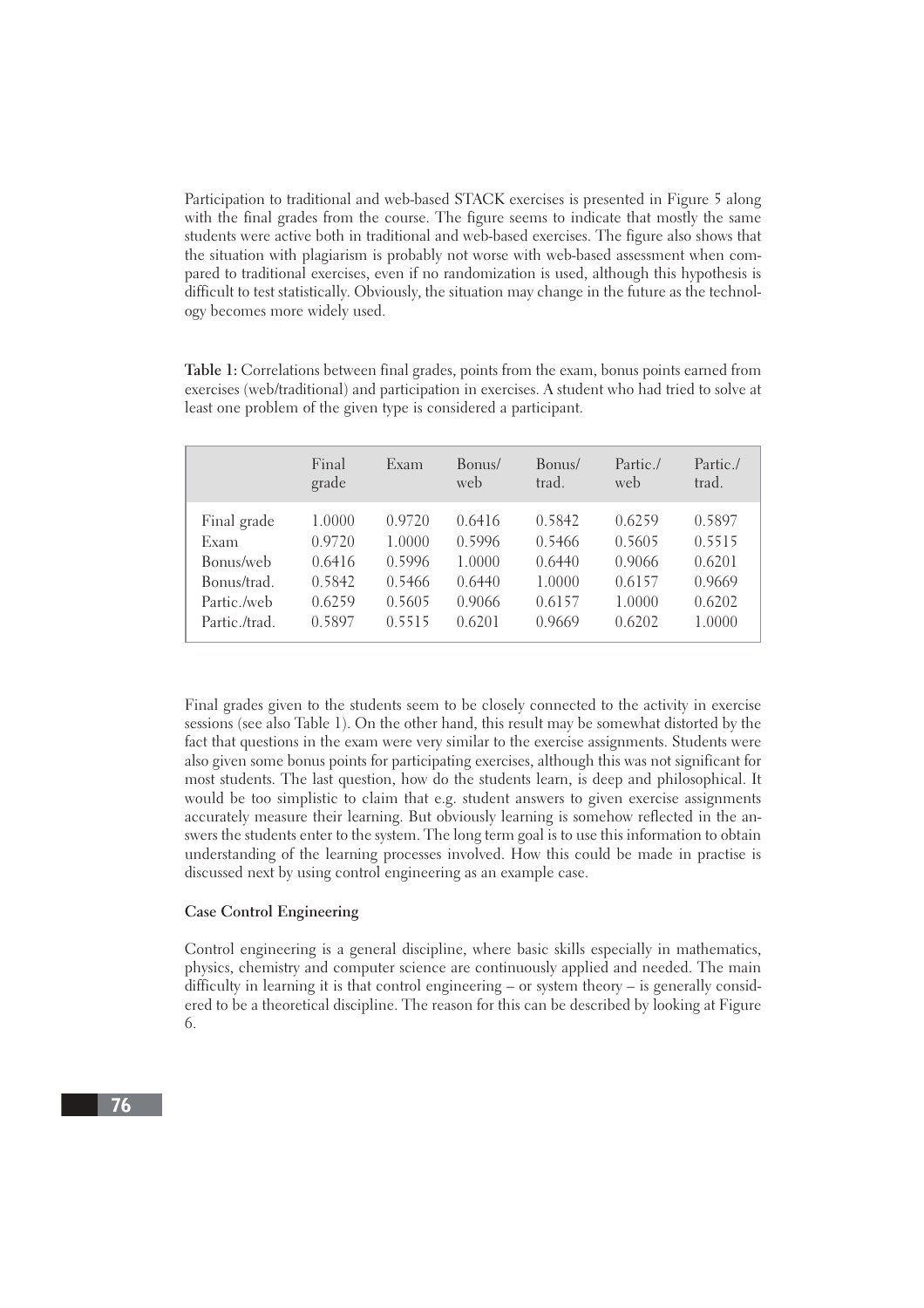



In order to learn control engineering on a wide variety of application areas a system-theoretic framework must be learned and appreciated. System theory is based on the basic sciences – especially mathematics and physics – and therefore the students must learn to apply them on a variety of different contexts. However, it has turned out in practical teaching work that many of the students do not want to learn topics, which they consider to be too theoretical and difficult to grasp. The gap between theory and practice seems to exist year after year.

The dilemma becomes even worse, when dynamic system modelling, control and simulation are needed in new "untraditional" application fields in engineering like biology, medical sciences, business processes etc. Now researchers and students do not form a traditional audience with an engineering background [15, 17]. How to teach control engineering, systems thinking, simulation of dynamical systems, principles of feedback etc. to them is a big and especially important question today [8].

The pedagogical challenge can be analyzed by using e.g. the taxonomy by Ausubel [2] shown in Figure 7. The idea is that the student in the beginning of his/her studies proceeds from mechanical and assimilative learning methods to more meaningful and inventive ones. At the same time the cognitive skills develop and make deep learning possible. This idea can be used in the planning of study programs for advanced disciplines like control engineering. To that end, in the Control Engineering Laboratory at Helsinki University of Technology (TKK) new teaching methods have been developed. These consist of interactive web courses and laboratory exercises over the net. The new idea to be used for training of basic control mathematics and possibly also for carrying out examinations is the STACK-based system described in the paper, now adapted for control engineering purposes.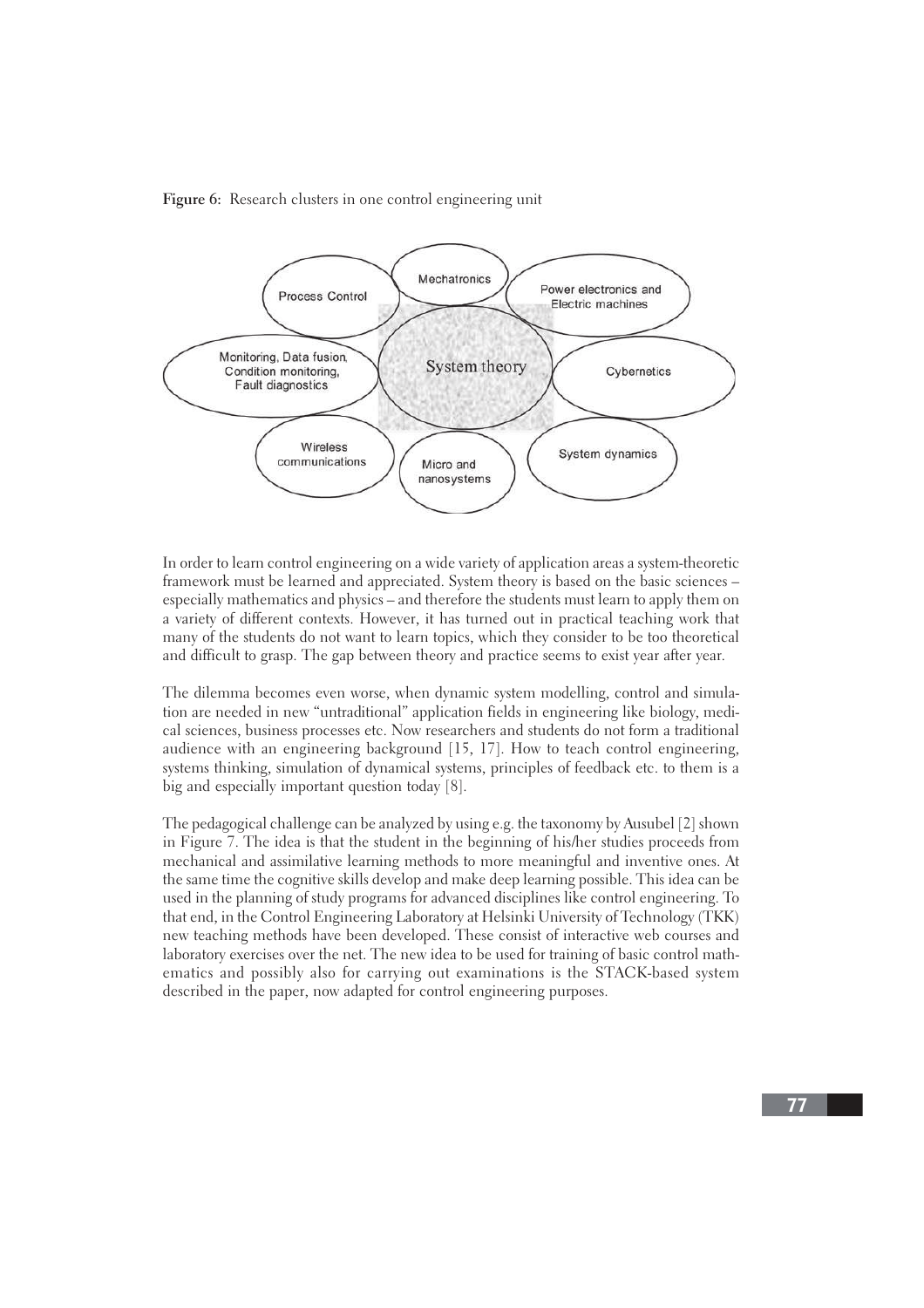**Figure 7:** Learning methodologies.



At the moment there are three web-courses available for control engineering studies at TKK: Basics in control engineering, Analog control and Digital control. The web-courses contain a full set of learning material of the course: textbook divided into learning units, short interactive drill exercises and normal exercises to be done with pen and paper and with a computer. Full solutions are given to each exercise. The material from the web-courses is available at [19, 20].

For more details on the control engineering courses, see [11]. As for the laboratory exercises carried out over the net, see e.g. [9, 16].

The next step in the development of control engineering courses is a training or examination system like STACK. The idea is to teach the basic mathematical tools needed in control engineering studies by using short problems like in the mathematics courses, where the system has already been tested. Suitable simple problems have already been implemented in STACK, and the tests for adapting STACK in control engineering studies is currently in the development stage. Also, including problem solving sessions or examinations with a tool like STACK make it possible to collect large amounts of data of student performance in a course, with the ultimate goal to answer the fundamental question: How do the students learn and how to teach better to motivate for deeper learning. In particular, it is possible to obtain information about long term effects of changes in teaching methodologies.

#### **Future prospects**

The plan is to expand usage and testing of the technology to other mathematics courses. As noted above, the pilot course in autumn 2006 concentrated around the technical aspects of the system as well as general questions about how the system should be used. A more ambitious experiment will be held this autumn in a basic course in mathematics for electrical engineering students S1. New features that have been developed since the KP3 experiment will be tested there. We also plan to use this opportunity to gather thorough data about student attitudes and impact to learning results.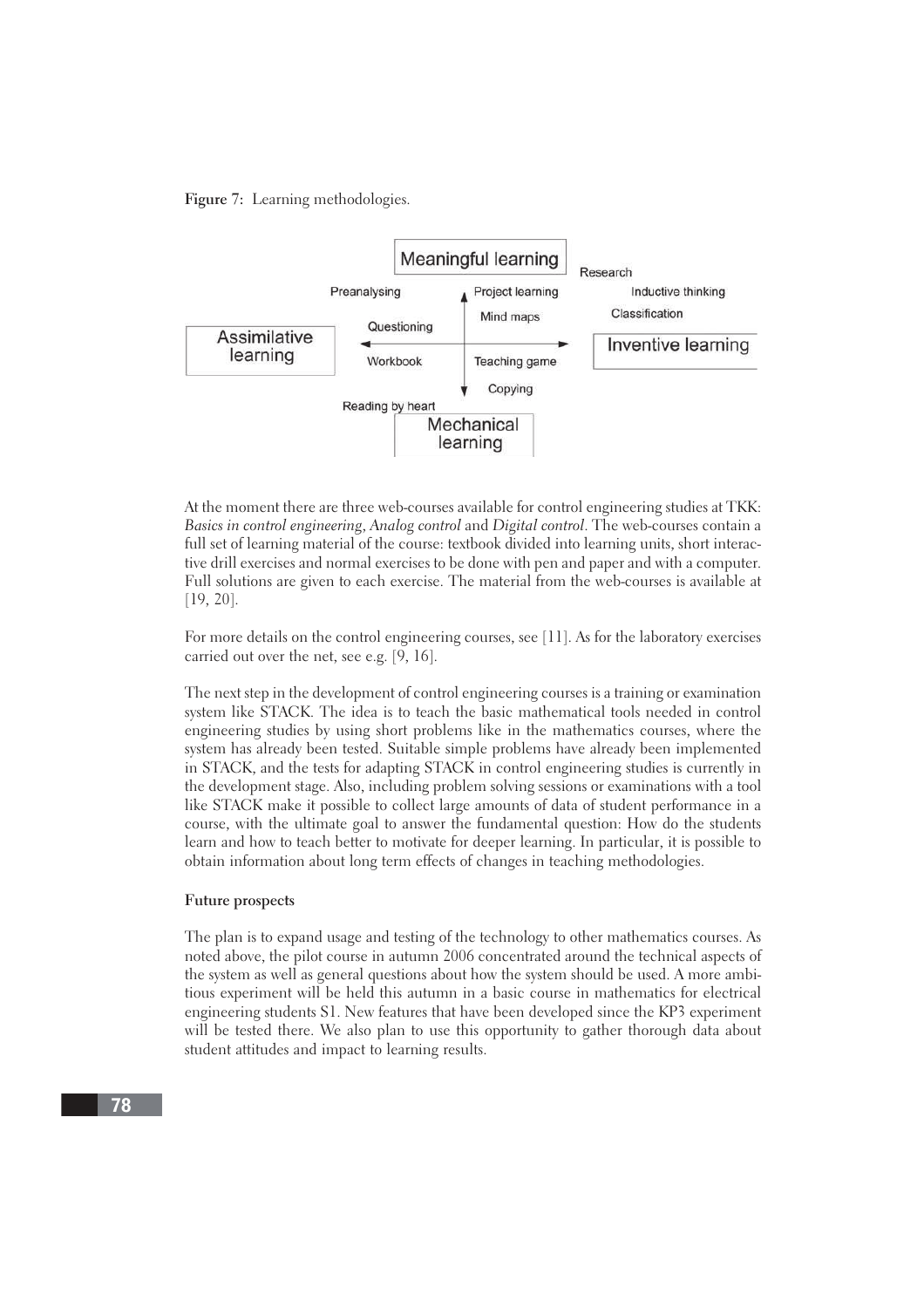In control engineering education at Helsinki University of Technology there is a course "Basic mathematics for control theory", which gives the background of mathematical tools specially needed in the control engineering curricula [18]. Although the course is taught in the classical way (lectures, exercise hours, written exam) there is an independent web-course on the topic also. That included lecture sections, interactive easy problems, problems to do by pen and paper, and problems to do by using computer. All problems have detailed answers. It is known that the web-version is used much by students in different technical universities and universities of applied sciences in Finland. However, as noted above, the course examination is a traditional one, where the students solve given problems to pass the course. Such an exam is arranged four times in a year.

The proposed STACK-assessment system offers totally new views to the teaching of such courses like "Basic mathematics for control theory". It would be possible to drop lectures totally from the course and substitute them by an efficient use of the web-course and a possibility to have lots of practical "drill" problems to the students for practising purposes and eventually for passing the course by STACK-based examination.

#### **REFERENCES**

- [1] Ala-Mutka, K. A Survey of Automated Assessment Approaches for Programming Assignments, Computer Science Education, 15 (2) (2005), 83–102.
- [2] Ausubel, D. Educational psychology: A cognitive view. (New York: Holt, Rinehart and Winston), 1968.
- [3] Delius, G.W. Conservative approach to computerised marking of mathematics assignments. MSOR Connections Vol. 4 No. 3 (2004), 42–37.
- [4] Douce, C., Livingstone, D. and Orwell J. Automatic test-based assessment of programming: a review, ACM Journal of Educational Resources in Computing, 5 (3) (2005) http://doi.acm.org/10.1145/1163405.1163409
- [5] Harjula, M. Mathematics exercise system with automatic assessment. Master's thesis, Helsinki University of Technology, Department of Automation and Systems Technology. In preparation.
- [6] Heck, A. Assessment with Maple T.A.: creation of test items. Technical report. URL (referenced 19.8.2007): http://www.adeptscience.co.uk/products/mathsim/mapleta/MapleTA\_whitepaper.pdf
- [7] MatTaFi project home page http://matta.hut.fi/mattafi/
- [8] Murray, R. M. Future Directions in Control, Dynamics, and Systems: Overview, Grand Challenges, and New Courses, European Journal of Control, Vol 9, No 2-3, 2003, pp. 144–158.
- [9] Pohjola, M., Eriksson, L., Hölttä, V. and Oksanen, T. Platform for monitoring and controlling educational laboratory processes over Internet, 16<sup>th</sup> IFAC World Congress, Prague, Czech Republic, CD Rom format, 6pp, 2005.
- [10] Rasila, A. Automaattisesti tarkastettavat tehtävät matematiikan opetuksessa (in Finnish). To appear in Proceedings of the Researcher Meeting of the Conference ITK – Interaktiivinen Tekniikka Koulutuksessa 2007.
- [11] Riihimäki, V., Ylöstalo, T., Zenger K. and Maasalo, V. A new self-study course on the web: Basic mathematics in control, In (J. Lindfors, Ed.): Preprints of the IFAC Symposium ACE 2003, 149–153, Oulu, Finland, 2003.
- [12] Sangwin, C.J. New opportunities for encouraging higher level mathematical learning by creative use of emerging computer aided assessment. International Journal for Mathematical Education in Science and Technology, 34 (6) (2003), 813–829.